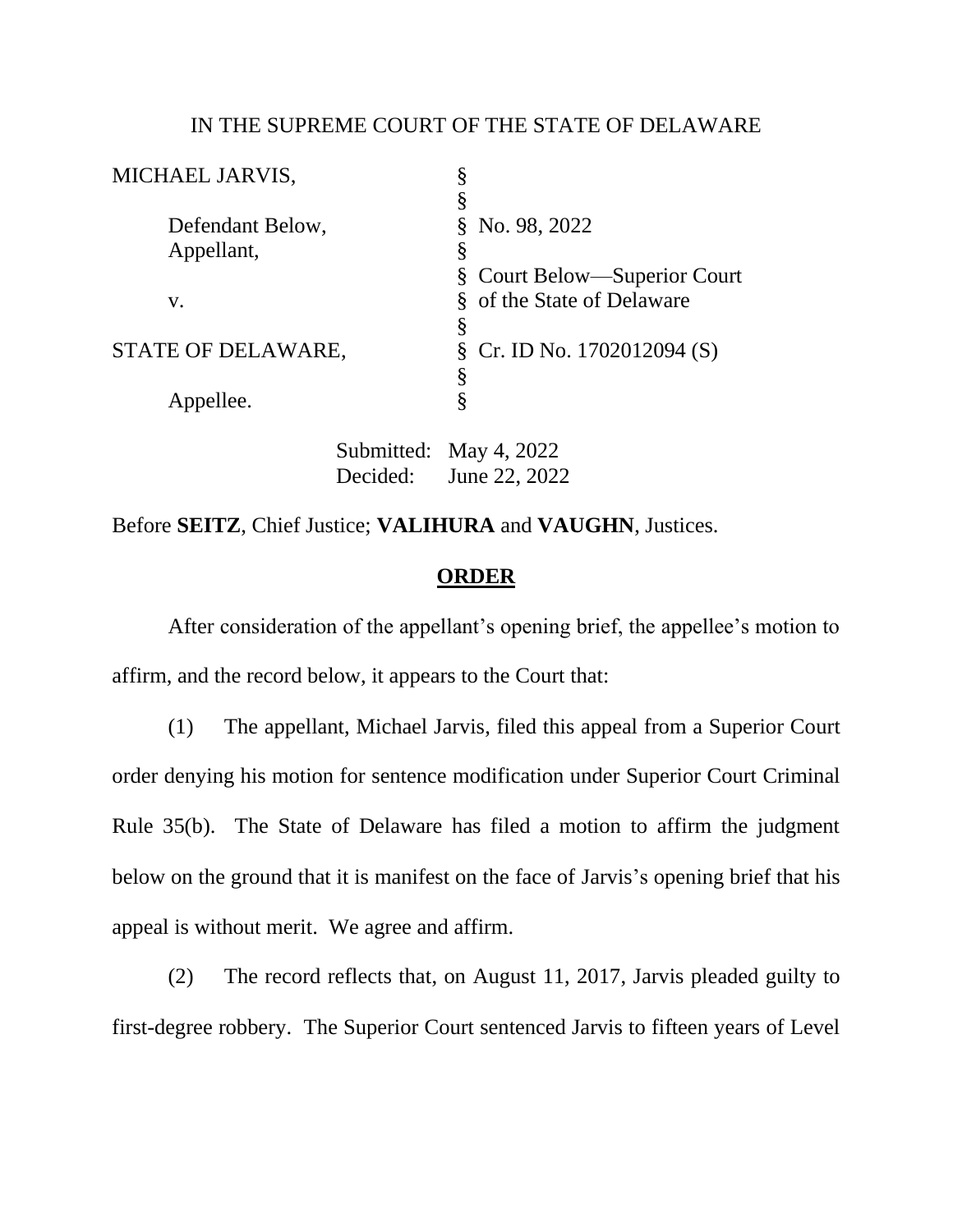V incarceration, suspended after six years for decreasing levels of supervision. Jarvis did not appeal the Superior Court's judgment.

(3) On March 8, 2022, Jarvis filed a motion for sentence modification. He sought immediate release based on allegations that the Department of Correction ("DOC") was not providing adequate medical care for his toxoplasmosis, a parasitic condition he was born with that impairs his vision. The Superior Court denied the motion. This appeal followed.

(4) We review the Superior Court's denial of a motion for reduction of sentence for abuse of discretion.<sup>1</sup> To the extent the claim involves a question of law, we review the claim *de novo*.<sup>2</sup> Rule 35(b) provides that a motion for sentence modification that is not filed within ninety days of sentencing will only be considered in extraordinary circumstances or under 11 *Del. C.* § 4217, which permits sentence modification if the DOC files an application for good cause shown (such as serious illness) and certifies that the offender does not constitute a substantial risk to the community or himself. In his opening brief, Jarvis argues that the Superior Court erred in denying his motion because the DOC's failure to provide adequate medical care for his toxoplasmosis constitutes extraordinary circumstances under Rule 35(b).

<sup>1</sup> *State v. Culp*, 152 A.3d 141, 144 (Del. 2016).

<sup>2</sup> *Id.*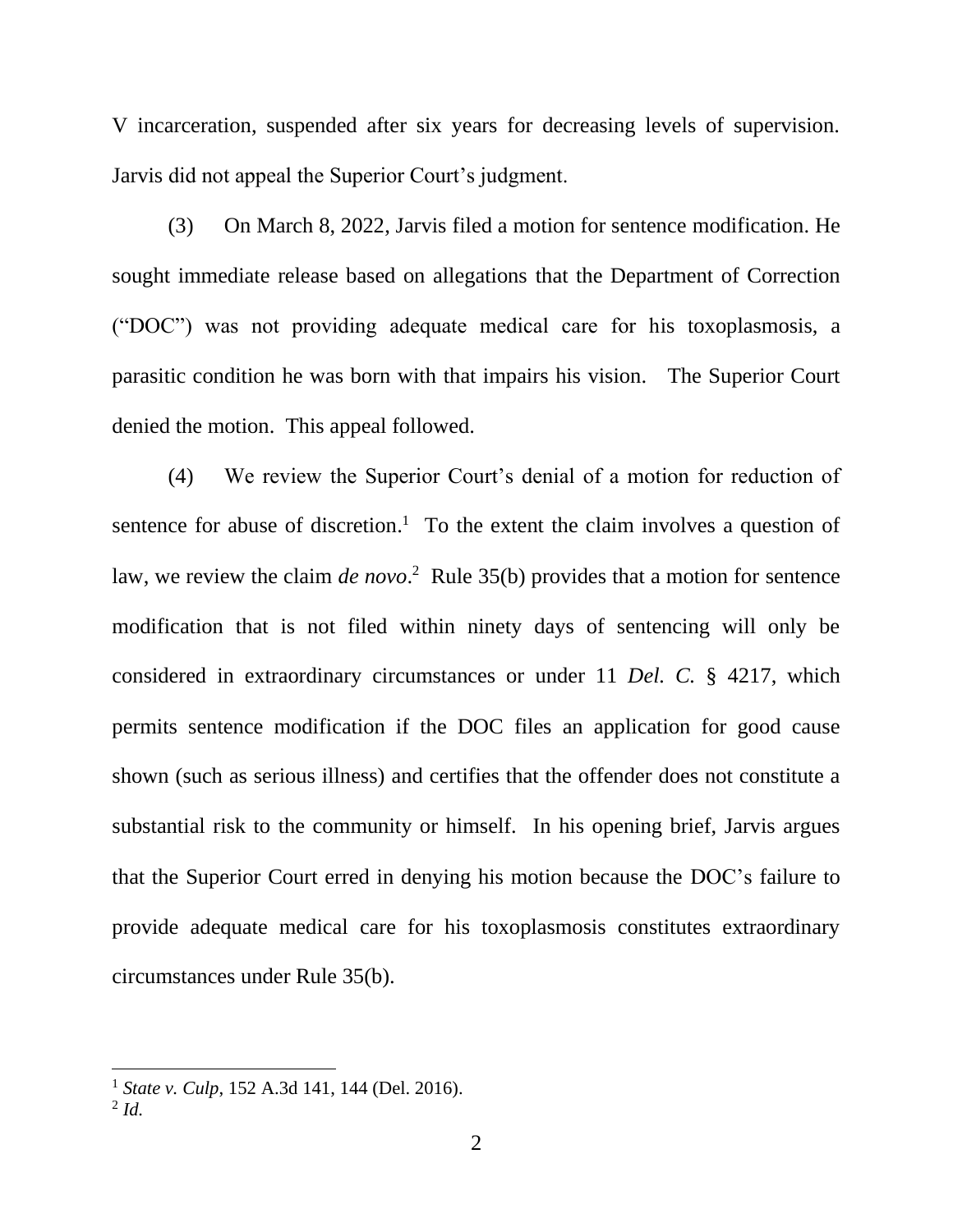(5) As an initial matter, we note that it appears the Superior Court could not have reduced five years of Jarvis's six-year non-suspended Level V sentence under Rule 35(b) because the plea agreement reflects that he was subject to a fiveyear minimum sentence under Section  $832(b)(2)$ .<sup>3</sup> In any event, Jarvis did not establish extraordinary circumstances to overcome the ninety-day time bar in Rule 35(b). Although Jarvis provided documents reflecting that he claims to need prescription lenses for the vision impairment he suffers as a result of toxoplasmosis, he did not pursue relief under Section 4217 or show that the DOC is providing inadequate care.

(6) Under the plain language of Rule 35(b), Section 4217 is the appropriate mechanism through which an offender may pursue a sentence modification based upon serious medical illness.<sup>4</sup> Jarvis asserts that DOC will not file such an application because it will not admit it cannot provide the necessary medical care, but he did not raise this assertion in the Superior Court. Nor has he represented that he initiated the Section 4217 process to determine his eligibility for a medical modification of sentence by submitting a request and the required

<sup>3</sup> *State v. Sturgis*, 947 A.2d 1087, 1092 (Del. 2008).

<sup>4</sup> *See, e.g., Holmes v. State*, 2015 WL 667522, at \*1 (Del. Feb. 12, 2015) (affirming denial of motion for sentence modification by defendant who was suffering from liver cancer in absence of Section 4217 certification); *Briddell v. State*, 2013 WL 6212228, at \*1 (Del. Nov. 26, 2013) ("In the absence of an application by the Department of Correction [under 11 *Del. C.* § 4217], Briddell cannot expect a sentence modification under Rule 35(b) based on a serious medical condition."). Jarvis's reliance on *State v. DeRoche*, 2003 WL 22293654 (Del. Super. Ct. Aug. 29, 2003) is misplaced as that case involved had a well-documented record of inadequate medical care.